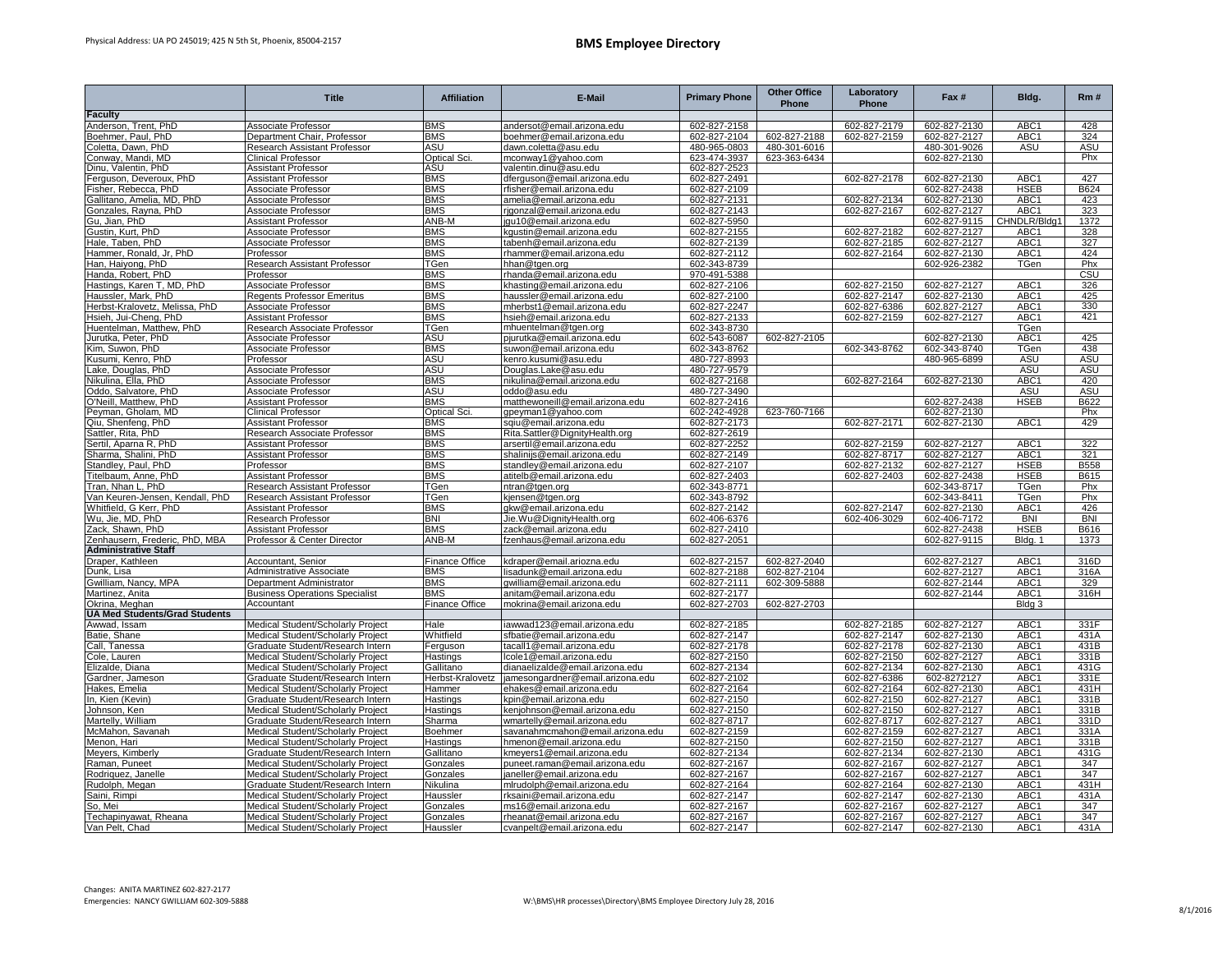|                                                         | <b>Title</b>                                              | <b>Affiliation</b>            | E-Mail                                                  | <b>Primary Phone</b>         | <b>Other Office</b><br>Phone | Laboratory<br>Phone          | Fax #                        | Bldg.                                | Rm#                 |
|---------------------------------------------------------|-----------------------------------------------------------|-------------------------------|---------------------------------------------------------|------------------------------|------------------------------|------------------------------|------------------------------|--------------------------------------|---------------------|
| Faculty                                                 |                                                           |                               |                                                         |                              |                              |                              |                              |                                      |                     |
| <b>Laboratory and Research Staff</b><br>Abidali, Hayder | <b>UA Associate</b>                                       | Hale                          | amjad.abidali@yahoo.com                                 | 602-827-2185                 |                              | 602-827-2185                 | 602-827-2127                 | ABC1                                 | 331F                |
| Abril, Jazmine                                          | Volunteer                                                 | Sertil                        | azmineabril@email.arizona.edu                           | 602-827-2159                 |                              | 602-827-2159                 | 602-827-2127                 | ABC1                                 | 331A                |
| Ahmed, Tahmid                                           | <b>UA Associate</b>                                       | Hammer                        | tahmid.ahmed57@gmail.com                                | 602-827-2164                 |                              | 602-827-2164                 | 602-827-2130                 | ABC1                                 | 431H                |
| Asad, Omar                                              | UA Associate                                              | Sertil                        | oasad@asu.edu                                           | 602-827-2159                 |                              | 602-827-2159                 | 602-827-2127                 | ABC1                                 | 331A                |
| Atcherley, Christopher                                  | UA Associate, Research                                    | Anderson                      | catcherl@email.arizona.edu                              | 602-827-2179                 |                              | 602-827-2179                 | 602-827-2130                 | ABC1                                 | 431D                |
| Austin, Hannah                                          | UA Associate                                              | Gallitano                     | hannahaustin@email.arizona.edu                          | 602-827-2134                 |                              | 602-827-2134                 | 602-827-2130                 | ABC1                                 | 431G                |
| Aziz, Ann-Marie                                         | <b>UA Associate</b>                                       | Hale                          | amjad.abidali@yahoo.com                                 | 602-827-2185                 |                              | 602-827-2185                 | 602-827-2127                 | ABC <sub>1</sub>                     | 331F                |
| Azorsa, Peter                                           | Research Technician                                       | Kim                           | pazorsa@email.arizona.edu                               |                              |                              |                              | 602-343-8740                 | TGen                                 | 438                 |
| Baker, James                                            | <b>UA Associate</b>                                       | Herbst-Kralovetz              | jb2278@bath.ac.uk                                       | 602-827-6386                 |                              | 602-827-6386                 | 602-827-2127                 | ABC1                                 | 331E                |
| Bapat, Aditi, PhD                                       | Postdoctoral Research Associate                           | Sharma                        | abapat@email.arizona.edu                                | 602-827-8717                 |                              | 602-827-8717                 | 602-827-2127                 | ABC1                                 | 331D                |
| Barkatullah, Arhem                                      | <b>UA Associate</b>                                       | Gallitano                     | arhemb@email.arizona.edu                                | 602-827-2134<br>602-827-2164 |                              | 602-827-2134                 | 602-827-2130                 | ABC1<br>ABC1                         | 431G                |
| Bastle, Ryan<br>Bither, Ryan                            | UA Associate, Research<br><b>UA Associate</b>             | Hammer<br>Hsieh               | rbastle@email.arizona.edu<br>rdbither@email.arizona.edu | 602-827-2159                 |                              | 602-827-2164<br>602-827-2159 | 602-827-2130<br>602-827-2127 | ABC1                                 | 431H<br>331A        |
| Brook, Lemlem                                           | <b>UA Associate</b>                                       | Hsieh                         | lemlemaddisbrook@email.arizona.edu                      | 602-827-2159                 |                              | 602-827-2159                 | 602-827-2127                 | ABC1                                 | 331A                |
| Campbell, Janet                                         | Research Specialist                                       | Gallitano                     | janetcampbell@email.arizona.edu                         | 602-827-2134                 |                              | 602-827-2134                 | 602-827-2130                 | ABC1                                 | 431G                |
| Carotenuto (Magazu), Samantha                           | Research Technician                                       | Ferguson                      | smagazu@email.arizona.edu                               | 602-827-2178                 |                              | 602-827-2178                 | 602-827-2130                 | ABC1                                 | 431B                |
| Charbel, Milad                                          | <b>UA Associate</b>                                       | Gallitano                     | mcharbel@email.arizona.edu                              | 602-827-2134                 |                              | 602-827-2134                 | 602-827-2130                 | ABC1                                 | 431G                |
| Collins, Dakota                                         | <b>UA Associate</b>                                       | Handa                         | dakotahockey16@aol.com                                  | 602-827-2172                 |                              | 602-827-2172                 | 602-827-2130                 | ABC1                                 | 431E                |
| Cui, Yuehua                                             | UA Associate, Research                                    | Qiu                           | cuiyuehua2000@aliyun.com                                | 602-827-2171                 |                              | 602-827-2171                 | 602-827-2130                 | ABC1                                 | 431C                |
| Daniel, Dustin                                          | Research/Laboratory Assistant                             | Sertil                        |                                                         | 602-827-2159                 |                              | 602-827-2159                 | 602-827-2127                 | ABC1                                 | $\mathsf{x}$        |
| Dean, Hudson                                            | <b>UA Associate</b>                                       | Sharma                        | ndean1@email.arizona.edu                                | 602-827-8717                 |                              | 602-827-8717                 | 602-827-2127                 | ABC1                                 | 331D                |
| D'Lugos, Andrew                                         | UA Associate, Research                                    | Hale                          | andrew.dlugos@asu.edu                                   | 602-827-2185                 |                              | 602-827-2185                 | 602-827-2127                 | ABC1                                 | 331F                |
| Echeverria, Jennifer                                    | <b>UA Associate</b>                                       | Gonzales                      | enniferecheverria96@yahoo.com                           | 602-827-2167                 |                              | 602-827-2167                 | 602-827-2127                 | ABC1                                 | 347                 |
| Erickson, Caroline                                      | <b>UA Associate</b>                                       | Gustin                        | carolineerickson@asu.edu                                | 602-827-2182                 |                              | 602-827-2182                 | 602-827-2127                 | ABC1                                 | 331C                |
| Frasco, Gregory                                         | <b>UA Associate</b>                                       | Herbst-Kralovetz              | gregfrasco@gmail.com                                    | 602-827-6386                 |                              | 602-827-6386                 | 602-827-2127                 | ABC1                                 | 331E                |
| Gao, Ming<br>Garofalo, Evan, PhD                        | UA Associate, Research<br>Postdoctoral Research Associate | Qiu<br>Fisher                 | mgao101@gmail.com<br>emgarofalo@email.arizona.edu       | 602-827-2171<br>602-827-2422 |                              | 602-827-2171<br>602-827-2422 | 602-827-2130<br>602-827-2438 | ABC1<br><b>HSEB</b>                  | 431C<br><b>B620</b> |
| Gomez, Adriana                                          | UA Associate                                              | Herbst-Kralovetz              | adrianamarie921@gmail.com                               | 602-827-6386                 |                              | 602-827-6386                 | 602-827-2127                 | ABC1                                 | 331E                |
| Handa, Aaron                                            | <b>UA Associate</b>                                       | Handa                         | azhanda@email.arizona.edu                               | 602-827-2172                 |                              | 602-827-2172                 | 602-827-2130                 | ABC1                                 | 431E                |
| Handa, Iris                                             | UA Associate, Research                                    | Handa                         | rish1@email.arizona.edu                                 |                              |                              |                              |                              |                                      | CSU                 |
| Hammond, Bradley, PhD                                   | Research Technician                                       | Handa                         | hammon82@email.arizona.edu                              | 602-827-2172                 |                              | 602-827-2172                 | 602-827-2130                 | ABC1                                 | 431E                |
| Harris, Dylan                                           | UA Associate                                              | Gustin                        | choppstix96@yahoo.com                                   | 602-827-2182                 |                              | 602-827-2182                 | 602-827-2127                 | ABC1                                 | 331C                |
| Hemlick, Emily                                          | UA Associate, Research                                    | Herbst-Kralovetz              | ehelmick65@midwestern.edu                               | 602-827-6386                 |                              | 602-827-6386                 | 602-827-2127                 | ABC1                                 | 331E                |
| Henderson, Rachel                                       | Research Technician                                       | Nikulina                      | rachelhenderson@email.arizona.edu                       | 602-827-2164                 |                              | 602-827-2164                 | 602-827-2130                 | ABC <sub>1</sub>                     | 431H                |
| Herbold, Jennifer                                       | UA Associate, Research                                    | Hale                          | jenny.herbold@yahoo.com                                 | 602-827-2185                 |                              | 602-827-2185                 | 602-827-2127                 | ABC1                                 | 331F                |
| Herschel, Daniel                                        | <b>UA Associate</b>                                       | Hammer                        | dhersche@email.arizona.edu                              | 602-827-2164                 |                              | 602-827-2164                 | 602-827-2130                 | ABC1                                 | 431H                |
| Hesterman, Jennifer                                     | UA Associate, Research                                    | Hammer                        | ihesterman@email.arizona.edu                            | 602-827-2164                 |                              | 602-827-2164                 | 602-827-2130                 | ABC1                                 | 431H                |
| Hire, Geoffrey                                          | <b>UA Associate</b><br><b>UA Associate</b>                | Herbst-Kralovetz<br>Gallitano | ghire@asu.edu                                           | 602-827-6386<br>602-827-2134 |                              | 602-827-6386<br>602-827-2134 | 602-827-2127<br>602-827-2130 | ABC1<br>ABC <sub>1</sub>             | 331E<br>431G        |
| Hoebee, Shelby<br>Holter, Michael                       | UA Associate, Research                                    | Anderson                      | shelby.hoebee@gmail.com<br>mcholter@email.arizona.edu   | 602-827-2179                 |                              | 602-827-2179                 | 602-827-2130                 | ABC <sub>1</sub>                     | 431D                |
| Jarrett. Catherine                                      | UA Associate, Research                                    | Hale                          | catherine.jarrett1@gmail.com                            | 602-827-2185                 |                              | 602-827-2185                 | 602-827-2127                 | ABC <sub>1</sub>                     | 331F                |
| lohnson, Ross                                           | <b>UA Associate</b>                                       | Ferguson                      | rjohns54@asu.edu                                        | 602-827-2178                 |                              | 602-827-2178                 | 602-827-2130                 | ABC <sub>1</sub>                     | 431B                |
| Karrys, Amitis                                          | <b>UA Associate</b>                                       | Whitfield                     | amitiskarrys@email.arizona.edu                          | 602-827-2147                 |                              | 602-827-2147                 | 602-827-2130                 | ABC <sub>1</sub>                     | 431A                |
| Keenen, Madeline                                        | UA Associate, Research                                    | Kim                           | mkeenen@email.arizona.edu                               | 602-343-8762                 |                              | 602-343-8762                 | 602-343-8740                 | TGen                                 | 438                 |
| Keita, Nakia                                            | Research Technician                                       | Sharma                        | nnkeita7@gmail.com                                      | 602-827-8717                 |                              | 602-827-8717                 | 602-827-2127                 | ABC1                                 | 331D                |
| Khokhar, Bilal                                          | UA Associate                                              | Hale                          | bkhokhar@asu.edu                                        | 602-827-2185                 |                              | 602-827-2185                 | 602-827-2127                 | ABC1                                 | 331F                |
| Killeen, Zachary                                        | Research/Laboratory Aide                                  | Anderson                      | zkilleen@email.arizona.edu                              | 602-827-2179                 |                              | 602-827-2179                 | 602-827-2130                 | ABC1                                 | 431D                |
| Kim, Hee-Dae, PhD                                       | Postdoctoral Research Associate                           | Ferguson                      | needaekim@email.arizona.edu                             | 602-827-2178                 |                              | 602-827-2178                 | 602-827-2130                 | ABC1                                 | 416L                |
| Kingston, Amanda, PhD                                   | Postdoctoral Research Associate                           | Fisher                        | akingston@email.arizona.edu                             | 602-827-2422                 |                              | 602-827-2422                 | 602-827-2438                 | <b>HSEB</b>                          | B620                |
| Kumar, Saravana                                         | UA Associate                                              | Sertil                        | skumar60@asu.edu                                        | 602-827-2159                 |                              | 602-827-2159                 | 602-827-2127<br>602-827-2127 | ABC1<br>ABC <sub>1</sub>             | 331A<br>316N        |
| .aniewski, Pawel, PhD                                   | Postdoctoral Research Associate<br>UA Associate, Research | Herbst-Kralovetz<br>Qiu       | laniewski@email.arizona.edu<br>guohuili@asu.edu         | 602-827-6386<br>602-827-2171 |                              | 602-827-6386<br>602-827-2171 | 602-827-2130                 | ABC1                                 | 431C                |
| .i, George (Guohui)<br>Ludwig, Rebecca                  | UA Associate, Research                                    | Herbst-Kralovetz              | rludwig1@slu.edu                                        | 602-827-6386                 |                              | 602-827-6386                 | 602-827-2127                 | ABC1                                 | 331E                |
| Ma, Xiaokuang                                           | UA Associate, Research                                    | Hammer                        | diaokuangma@email.arizona.edu                           | 602-827-2164                 |                              | 602-827-2164                 | 602-827-2130                 | ABC1                                 | 431H                |
| Maatough, Anas                                          | <b>UA Associate</b>                                       | Hsieh                         | amaatoug@email.arizona.edu                              | 602-827-2159                 |                              | 602-827-2159                 | 602-827-2127                 | ABC <sup>-</sup>                     | 331A                |
| Madhavpeddi, Lakshmi                                    | Research Technician                                       | Handa                         | lmadhav@email.arizona.edu                               | 602-827-2172                 |                              | 602-827-2172                 | 602-827-2130                 | ABC1                                 | 431E                |
| Magnuson, Kyle                                          | UA Associate                                              | Anderson                      | kmagnuso@asu.edu                                        | 602-827-2179                 |                              | 602-827-2179                 | 602-827-2130                 | ABC1                                 | 431D                |
| Majewski, Lauren                                        | UA Associate, Research                                    | Herbst-Kralovetz              | LaurenMajewski07@gmail.com                              | 602-827-6386                 |                              | 602-827-6386                 | 602-827-2127                 | ABC1                                 | 331E                |
| Maple, Amanda, PhD                                      | Postdoctoral Research Associate                           | Gallitano                     | amaple@email.arizona.edu                                | 602-827-2125                 |                              | 602-827-2134                 | 602-827-2130                 | ABC1                                 | 416R                |
| Marballi, Ketan, PhD                                    | Postdoctoral Research Associate                           | Gallitano                     | ketanmarballi@email.arizona.edu                         | 602-827-2125                 |                              | 602-827-2134                 | 602-827-2130                 | ABC1                                 | 416R                |
| McCormick, Brittney                                     | <b>UA Associate</b>                                       | Hale                          | joyfulnotes@cox.net                                     | 602-827-2185                 |                              | 602-827-2185                 | 602-827-2127                 | ABC1                                 | 331F                |
| Meador, Lydia                                           | UA Associate, Research                                    | Hastings                      | Irmeador@email.arizona.edu                              | 602-827-6386                 |                              | 602-827-6386                 |                              | ABC1                                 | 331B                |
| Muhleisen, Alicia                                       | UA Associate, Research                                    | Herbst-Kralovetz              | alicia.muhleisen@qmail.com                              | 602-827-6386                 |                              | 602-827-6386                 | 602-827-2127                 |                                      | 331E                |
| Nichols, Joshua                                         | UA Associate, Research                                    | Anderson<br>Hale              | nichols@salk.edu                                        | 602-463-4280                 |                              |                              |                              |                                      | 331F                |
| Olson, Jay<br>Oyarzo, Janice                            | UA Associate, Research<br>UA Associate, Research          | Anderson                      | olson53@midwestern.edu<br>oyarzo@email.arizona.edu      | 602-827-2185<br>602-827-2179 |                              | 602-827-2185<br>602-827-2179 | 602-827-2127<br>602-827-2130 | ABC <sub>1</sub><br>ABC <sub>1</sub> | 431D                |
| Oyola, Mario                                            | UA Associate, Research                                    | Handa                         | oyola@email.arizona.edu                                 | 602-827-2172                 |                              | 602-827-2172                 | 602-827-2130                 | ABC <sub>1</sub>                     | 431F                |
| Palade, Patricia                                        | <b>UA Associate</b>                                       | Hsieh                         | ppalade@email.arizona.edu                               | 602-827-2159                 |                              | 602-827-2159                 | 602-827-2127                 | ABC1                                 | 331A                |
| Parga, Alejandro Beccera, PhD                           | Postdoctoral Research Associate                           | Anderson                      | alejandrop@email.arizona.edu                            | 602-827-2179                 |                              | 602-827-2179                 | 602-827-2130                 | ABC1                                 | 416P                |